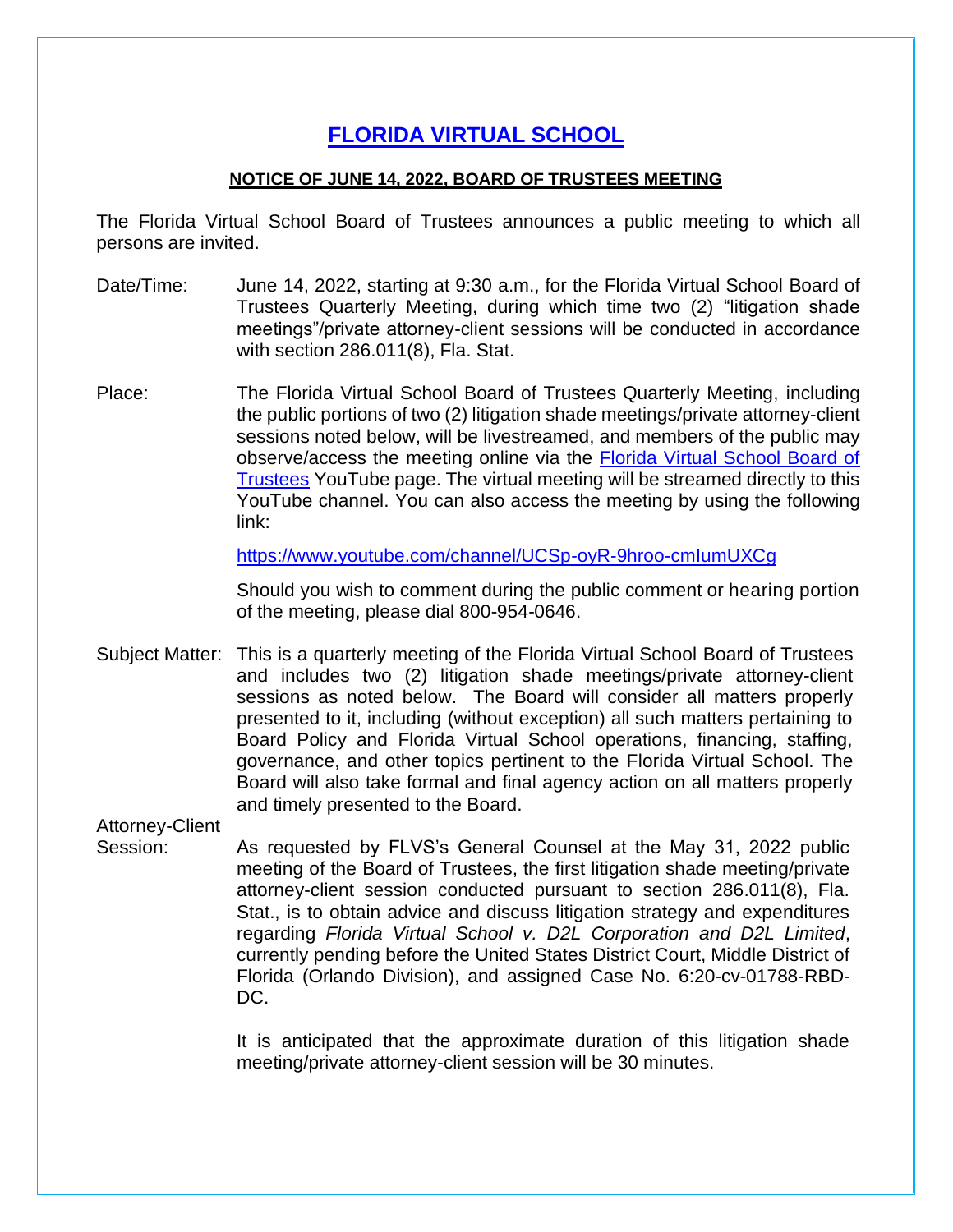Those persons speaking at or otherwise in attendance at the litigation shade meeting/private attorney-client session shall be limited to those persons permitted under section 286.011(8). Fla. Stat. Accordingly, it is anticipated that the following persons will be in attendance:

Board of Trustees Member John Watret, Ph.D., Chair Board of Trustees Member Linda Reiter, Co-Chair Board of Trustees Member Rafael "Tony" Arza, Ph.D. Board of Trustees Member Kelly Garcia Board of Trustees Member Robert Kornahrens Board of Trustees Member Edward Pozzuoli President and Chief Executive Officer Dr. Louis J. Algaze General Counsel Dr. David J. D'Agata Senior Assistant General Counsel Luis R. Guzman FLVS outside counsel Robert W. Thielhelm, Jr., Baker & Hostetler, LLP FLVS outside counsel Lindy K. Keown, Baker & Hostetler, LLP Court Reporter

Pursuant to Florida law, the entire attorney-client session shall be recorded by a certified court reporter. No portion of the attorney-client session shall be off the record. A copy of the transcript will be made part of Florida Virtual School's public record after the litigation has concluded.

Attorney-Client

Session: As requested by FLVS's General Counsel at the May 31, 2022 public meeting of the Board of Trustees, the second litigation shade meeting/private attorney-client session conducted pursuant to section 286.011(8), Fla. Stat., is to obtain advice and discuss litigation strategy and expenditures regarding *Florida Virtual School v. K12, Inc. and K12 Florida, LLC,* currently pending before the United States District Court, Middle District of Florida (Orlando Division) and assigned Case No. 6:20-cv-02354-GAP-EJK.

> It is anticipated that the approximate duration of this litigation shade meeting/private attorney-client session will be 30 minutes.

> Those persons speaking at or otherwise in attendance at the litigation shade meeting/private attorney-client session shall be limited to those persons permitted under section 286.011(8). Fla. Stat. Accordingly, it is anticipated that the following persons will be in attendance:

Board of Trustees Member John Watret, Ph.D., Chair Board of Trustees Member Linda Reiter, Co-Chair Board of Trustees Member Rafael "Tony" Arza, Ph.D. Board of Trustees Member Kelly Garcia Board of Trustees Member Robert Kornahrens Board of Trustees Member Edward Pozzuoli